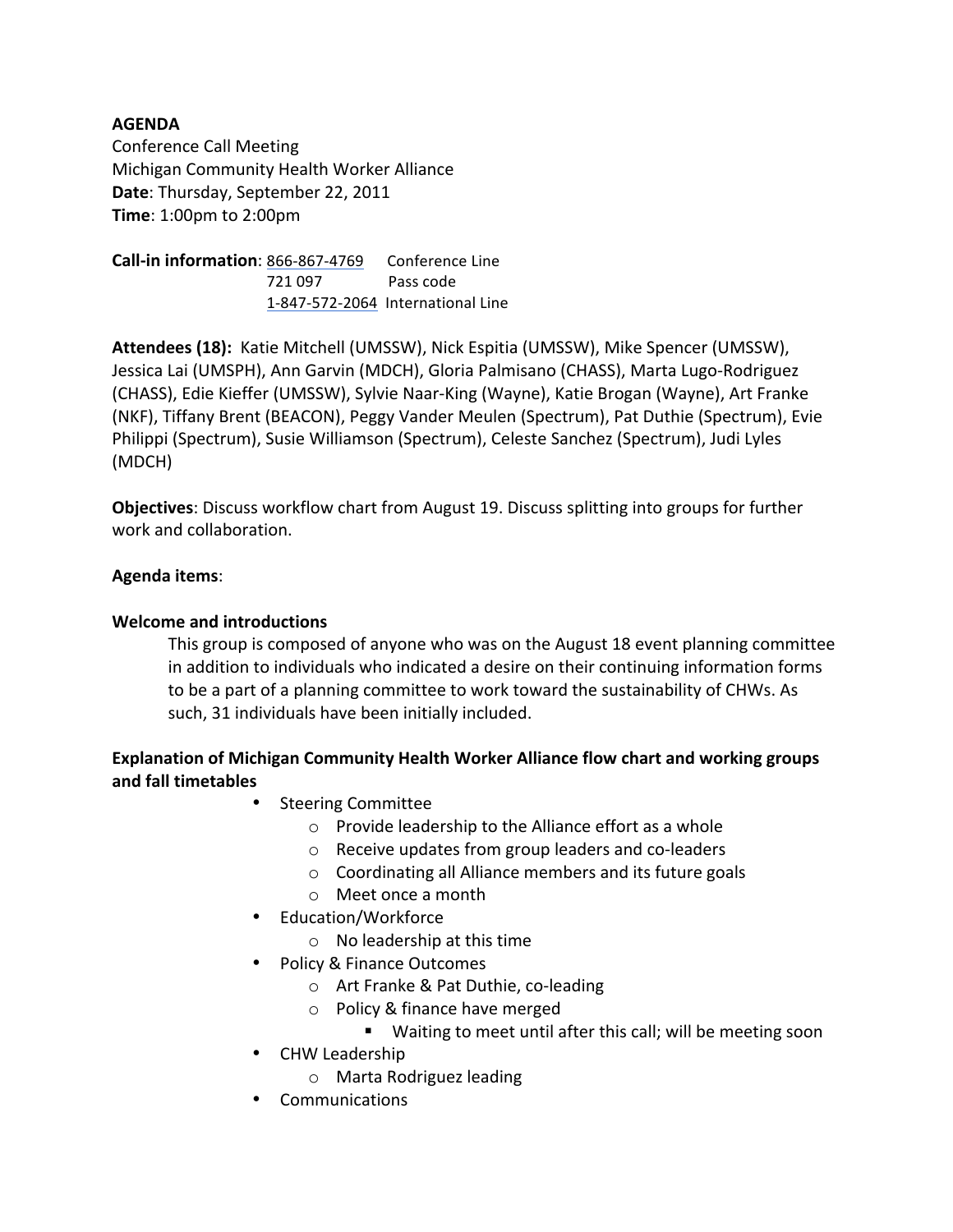- o Mike
Spencer,
temporary
co‐leadership
	- Stepped up to lead due to SSW resources for communications
	- Needs help in leading this because communications isn't his
	area
	of
	expertise
- o Large‐scale
promotional
campaigns
- Sylvie: to clarify, each work group will be working on different tasks within the squares – however, you may only volunteer for different

# Discussion of group leadership and membership — who wants to join what? Is there anyone **not
on
the
call
that
should
be
leading?**

- Leadership should be team-based long-term
	- o One
	CHW
	with
	one
	other
	leader
	- o After
	groups
	begin
	to
	meet,
	long‐term
	leadership
	can
	emerge
	- $\circ$  Currently, need people to the ball rolling on education and employment
- What does the interest in all these groups look like?
	- **Katie**: there are several people who have indicated interest in joining these groups
	— we
	just
	need
	to
	mobilize
	them
	and
	have
	someone
	provide
	guidance through
	a
	leader
		- A spreadsheet with all this info does exist
- Ann: Have Katie send an email to all the people interested in specific areas to mobilize and
give
them
information
about
what
is
happening
in
the
larger
group
	- o **Judi**/**Edie**:
	send
	out
	workgroup
	summaries
	with
	the
	emails
	- o **Judi**:
	the
	Ed/Workforce
	group
	is
	fairly
	broad,
	may
	need
	to
	subdivide
		- **Sylvie**: Once the group gets together, tasks can be distributed based on interest, almost breaking up the group by task items versus having too many
		groups
		since
		more
		than
		4
		groups
		may
		get
		difficult
		to
		organize
- Marta: would see great benefit in having the lists made because it's hard to know who's interested
and
how
to
contact
them
- **RECAP**
	- o **Each leader will get a list of individuals interested in their groups**
	- o **Each group will get a copy of the summaries that pertain to their group**
	- $\circ$  **Groups without leadership will be contacted and potential leaders will be asked
	individually**
- **Gloria**
	- Recommend asking Rebeca Guzman to co-lead Education & Workforce
		- Sylvie: Willing to help with Education & Workforce, hesitant to lead due to
		time
		commitment
		- **Katie:** Can help with logistics, etc.
- Alliance
	- $\circ$  **Gloria**: keep it open to larger leadership since so many people are interested
	- o At
	the
	beginning,
	monthly
	meetings
	 potentially
	move
	to
	quarterly
	meetings depending
	on
	what
	the
	group
	decides
	- o As
	such,
	time
	commitment
	may
	vary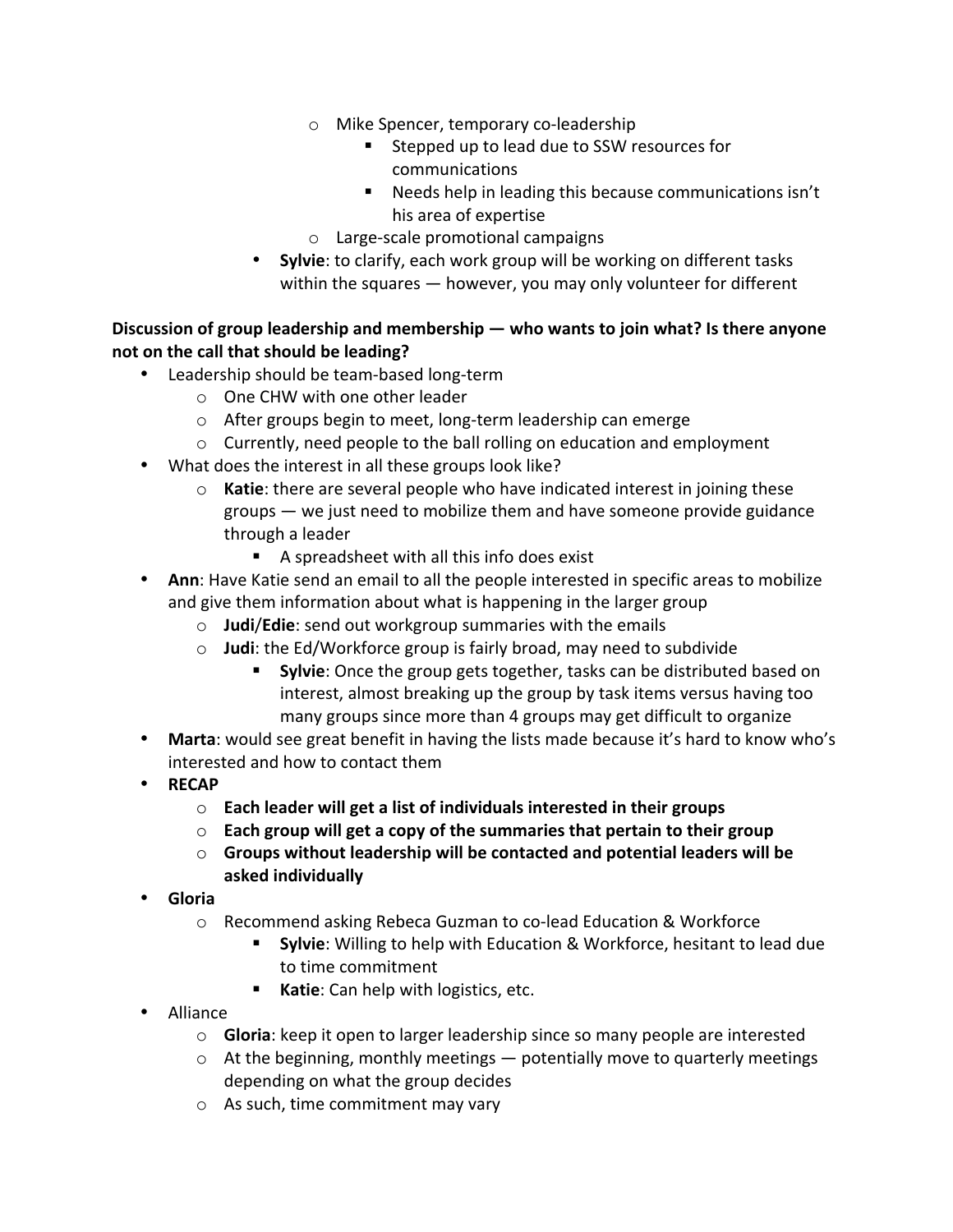- o Ultimately
- **Students** 
	- $\circ$  If you have students, it would be great to pull a few students to aid individual work
	groups
	- o Right now, Katie, Nick & Jessica are on board from UM SSW & SPH
	- $\circ$  **Katie**: will ask Rebeca Guzman about her students this year, if she has any
- Website
	- o We
	do
	have
	a
	website
	- o Has
	all
	the
	materials
	from
	our
	conference,
	has
	feedback
	and
	workgroup
	reports on
	it
	- o If
	there
	is
	something
	you
	would
	like
	to
	see
	posted,
	send
	it
	along
	- o Please
	use
	a
	resource
	and
	pass
	along
	the
	link
	- o **Katie**: will send the link one more time in the meeting minutes
	- o **Gloria**:
	everyone
	who
	attended
	or
	RSVPed
	should
	get
	the
	link
		- Katie will send to everyone in a second follow-up email
	- o **Mike
	Spencer**:
	right
	now
	the
	link
	is
	kind
	of
	complicated
		- Would like to purchase a domain name for the alliance effort
		- If we could get this done, it might be easier to send out
	- o **Edie**:
	Concerned
	about
	Nokomis
	funding
	and
	SSW
	web
	domain
		- Want to check with the dean
	- $\circ$  **Mike**: changing the name will still keep it in the SSW domain and appearance can be
	whatever
	we
	want

# **Volunteering**

- o Tiffany
Brent
	- o Steering
	Committee
	- o One
	BEACON
	CHW
	to
	another
	working
	group
	- o Will also invite other grant-funded programs who use CHWs to the table
- o Peggy
	- o Policy
	&
	Finance
	- o Will
	bring
	with
	her
	Denise
	Stevenson
- o Gloria
	- o Steering
	committee
	- o Assist
	with
	CHW
	Leadership,
	Education/Workforce
- o Edie
	- o Policy
	&
	Finance
	- o Potential
	involvement
	with
	steering
	committee
- o Art
	- o Policy
	&
	Finance
	Co‐lead
	- o Steering
	committee
	- $\circ$  Grant support as part of the 6 month objectives
- o Mike
Spencer
	- o Katie
	will
	email
	out
	about
	communicatins
	interest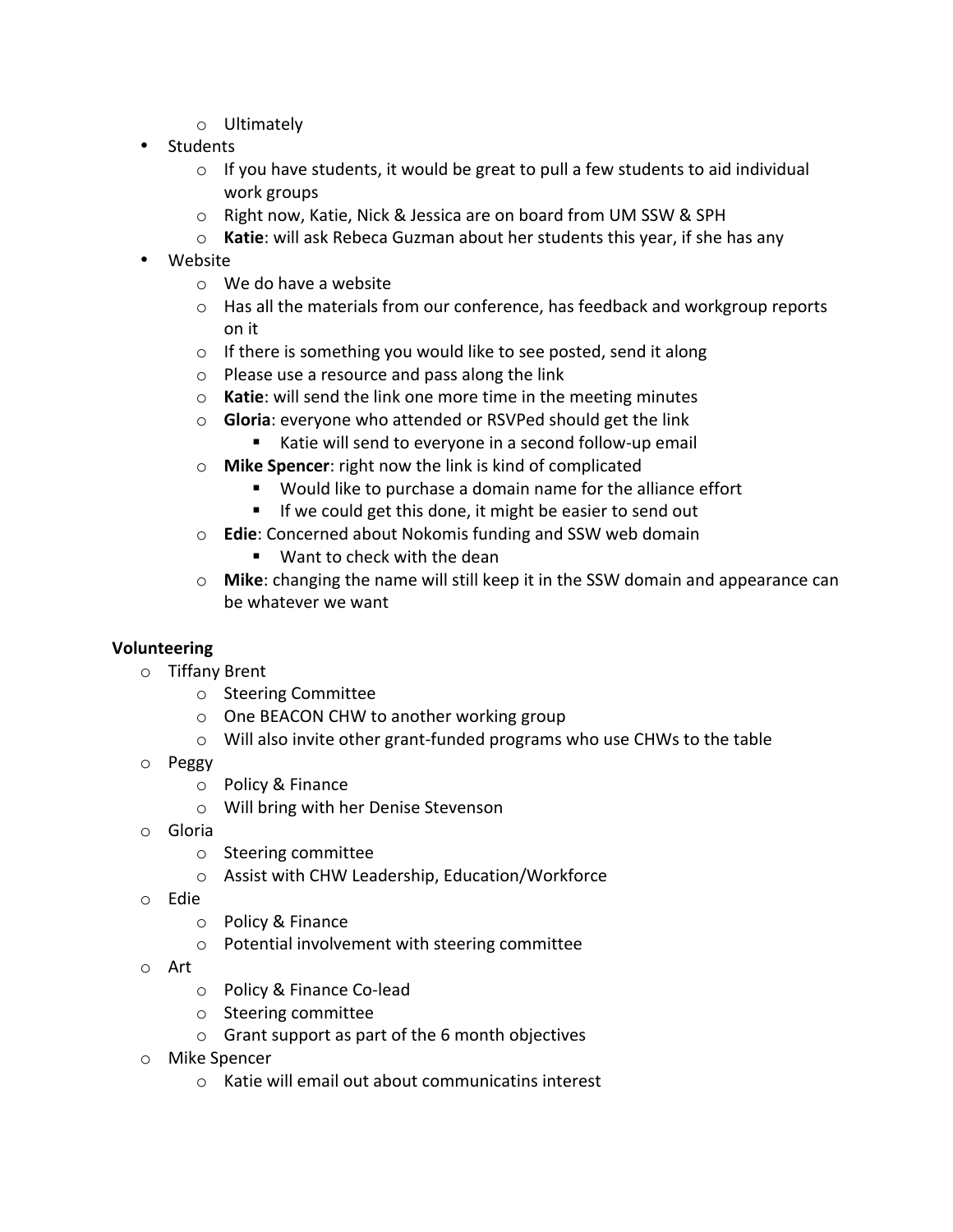# $\circ$  Katie is available for any logistical or administrative support you need  $-$  just let me **know!**

## Funding
Update

- o **Edie**: Applied to Nokomis Foundation for further funds, haven't heard back yet
- $\circ$  Commitment from School of Social Work Dean Laura Lein to continue funding us in part during
the
interim

### MI‐PHA

- $\circ$  Ann Garvin, looking for language to create a CHW section as part of the MI-PHA
- o Pat
Duthie,
Ann
Garvin,
and
Kimberlydawn
Wisdom
will
sponsor
this
- $\circ$  **Gloria**: suggests that Ann contact Gail Hirsch from Boston since she's part of the APHA section
of
CHWs
- o **Mike
Spencer**:
sustainability
of
CHW
workforce
	- o Touches
	on
	policy,
	finance,
	education
	of
	public
- o **Gloria**:
CHWs
becoming
more
and
more
prominent
	- o People
	will
	be
	hearing
	about
	them
	more
	and
	more
- $\circ$  **Ann**: if MIPHA had a section, the MIPHA organization would become more aware of the effort
- o Nick: legislative timing, likelihood of federal dollars going toward CHW efforts
- $\circ$  **Pat**: new and integral part of the health care team, impact on community, especially underserved
communities/health
disparities
- **Edie**: original save-the-date letter has some language around this
- $\circ$  **Ann**: will type all this up and send this along

# **Peggy**

- o Use
powerful
language,
instead
of
white
paper
something
like
strategic
plan
- o Ann:
we
need
to
start
on
that
strategic
plan
- o **Edie**:
agree,
major
task
for
the
steering
committee

# Next steps for starting groups/getting them off the group

All
working
groups
have
a
call
by *NOVEMBER
1*

- Clarify membership and identify a leader in the next two weeks
- Very reasonable to use the two week window
- Steering
committee
meeting
	- Monthly call scheduled right now
	- ‐ Mid‐
	to
	end‐of
	October,
	before
	APHA
	conference

Next meeting: In your groups! Each working group will meet next, either via conference call or in person, to set goals and plans to accomplish them. If your group needs help getting started, Katie (mitchkl@umich.edu) can connect you with agendas, resources, and conference call information.

You will also get notice of another steering committee meeting for mid- to late October. Keep your eyes open for emails coming your way.